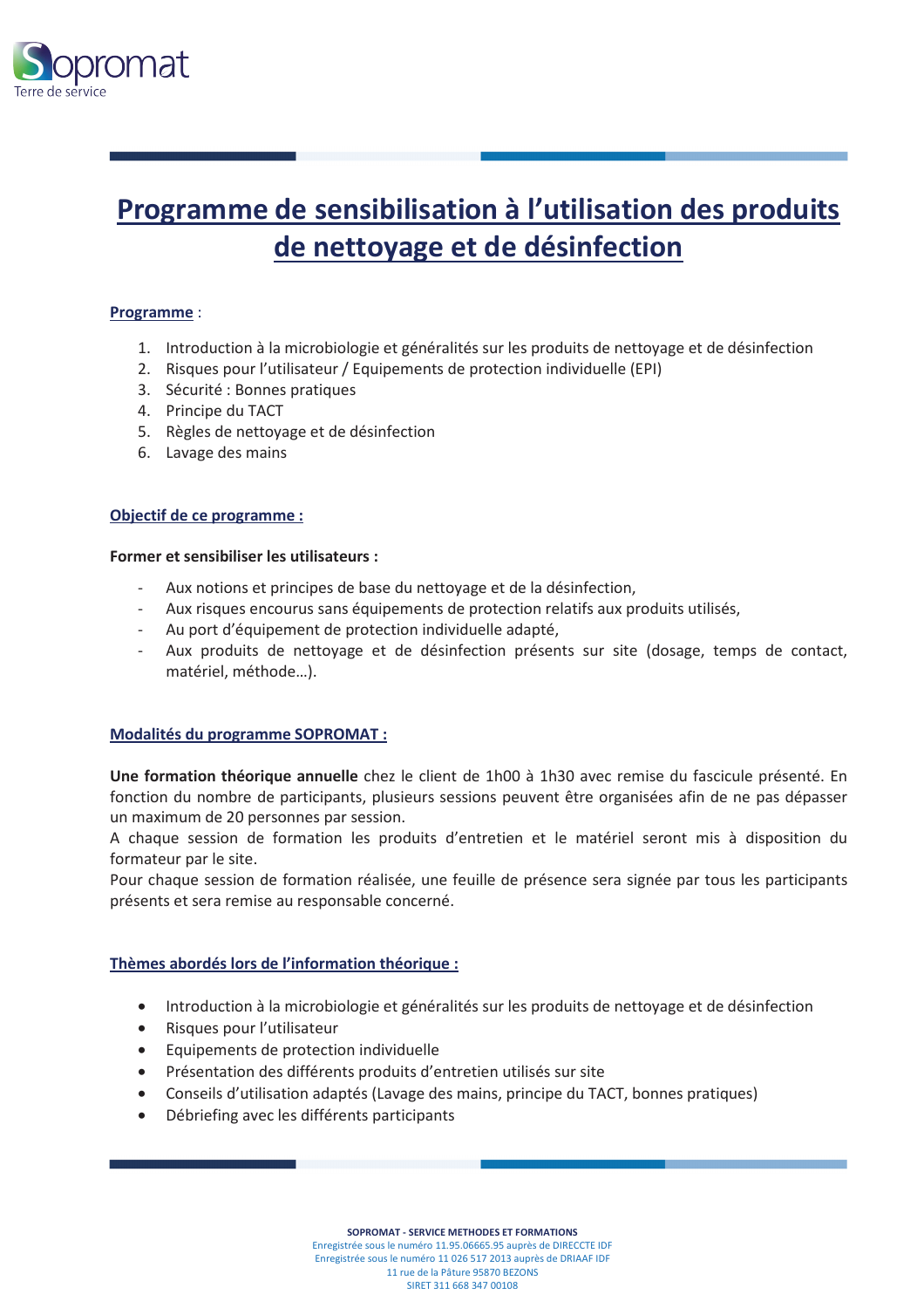

# Fascicule de sensibilisation à l'utilisation des produits de nettoyage et de désinfection

1 - Introduction à la microbiologie et généralités sur les produits de nettoyage et de désinfection

2 - Risques pour l'utilisateur / Equipements de protection individuelle (EPI)

- 3 Sécurité : Bonnes pratiques
- 4 Principe du TACT
- 5 Règles de nettoyage et de désinfection
- 6 Lavage des mains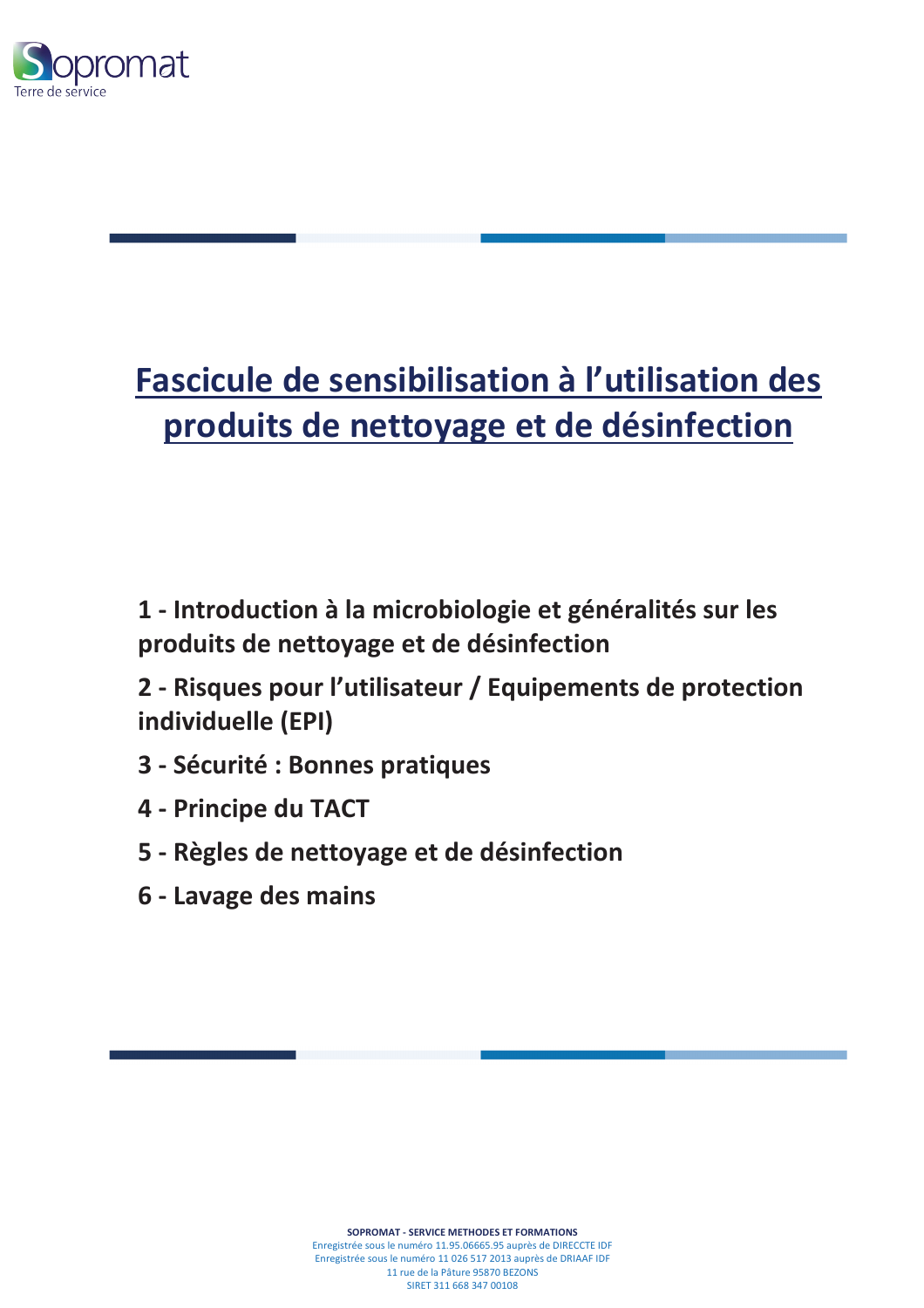



Le nettoyage = Obtenir une surface visuellement « propre » sans altérer sa surface.

Les détergents (=produits) sont classés en fonction de leur pH. Selon la salissure présente (calcaire, graisse ...), on déterminera le produit de nettoyage à utiliser. Le pH est indiqué sur la fiche technique du produit de nettoyage.

- Détartrant : pH entre 0 et 2
- Désincrustant : pH entre 2 et 6
- Détergent neutre : pH entre 6 et 8
- Dégraissant : pH entre 8 et 12
- Décapant : ph entre 12 et 14



La désinfection = Obtenir une surface microbiologiquement « propre ».

Un désinfectant est un produit chimique qui tue les micro-organismes.

Le nettoyage et la désinfection = Obtenir une surface visuellement et microbiologiquement « propre ».

Le nettoyage et/ou la désinfection peuvent être suivis d'un rinçage afin d'obtenir une surface chimiquement propre.

### Spécificité des produits de nettoyage et de désinfection :

- $\triangleright$ Les produits de nettoyage et de désinfection utilisés sont uniquement de type « professionnel ».
- $\triangleright$ En milieu alimentaire, TOUS les produits de nettoyage et de désinfection doivent être :
	- Utilisés UNIQUEMENT pour le nettovage et la désinfection de la zone alimentaire définie.
		- « agréés de contact alimentaire »
		- Suivis d'un rinçage à l'eau claire obligatoire
- 

à l'exception de contre-indication du fabriquant

### 2. Equipement de protection individuelle (EPI)



Enregistrée sous le numéro 11.95.06665.95 auprès de DIRECCTE IDF Enregistrée sous le numéro 11 026 517 2013 auprès de DRIAAF IDF 11 rue de la Pâture 95870 BEZONS

SIRET 311 668 347 00108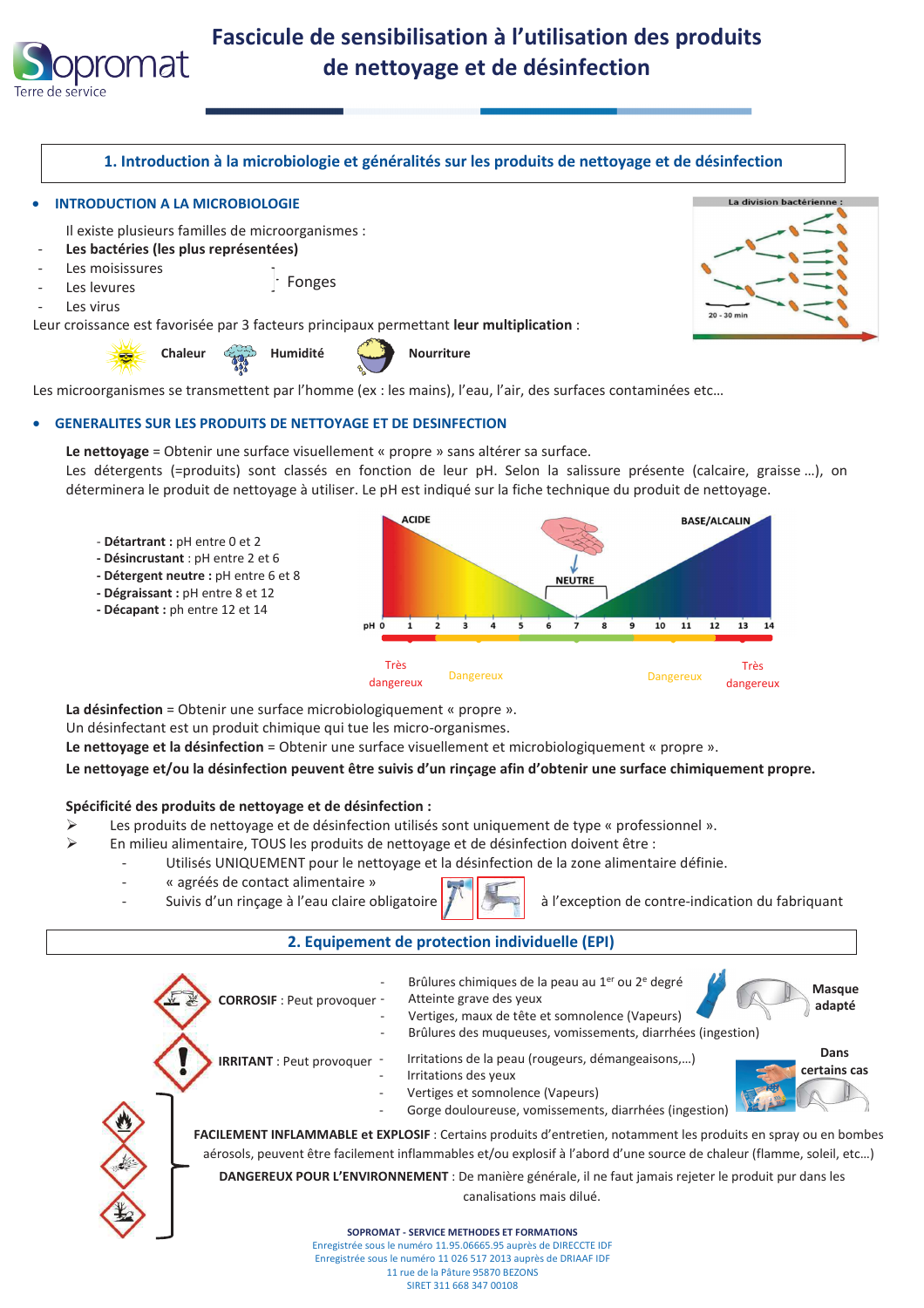

### rOMat Fascicule de sensibilisation à l'utilisation des produits de nettoyage et de désinfection

### 3. Sécurité : Bonnes pratiques

- $\blacktriangleright$ Toujours lire la Fiche Technique (FT) et la Fiche De Sécurité (FDS)
- $\blacktriangleright$ S'équiper en protections individuelles
- $\blacktriangleright$ Ne jamais utiliser un produit non étiqueté
- $\blacktriangleright$ Si transvasement, utiliser des contenants propres et les étiquetez
- $\blacktriangleright$ Signaler tous emballages abîmés
- $\blacktriangleright$ Respecter le mode d'emploi et les consignes de sécurité
- $\blacktriangleright$ Refermer toujours les récipients
- $\blacktriangleright$ Ne jamais manger, boire, fumer à proximité des produits
- $\blacktriangleright$ Ne jamais mélanger les produits entre eux

### 4. Principe du TACT (ou cercle de Sinner)



#### Pour un nettoyage efficace, il faut respecter ces 4 facteurs

### 5. Règle de nettoyage et de désinfection

- $\blacktriangleright$ Du haut vers le bas
- $\triangleright$ Du propre vers le sale ou du moins contaminé au plus contaminé
- $\triangleright$ De l'extérieur vers l'intérieur

### 6. Lavage simple des mains

### **OBJECTIF : Prévenir les infections manu portées**

### **MODALITES DE LAVAGE:**



Se mouiller les mains



Prendre une à deux doses de savon doux



Se savonner les mains pendant au moins 15 secondes, sans oublier les interdigitaux, les intérieurs de paume et de pouce et les poignées



Se rincer abondamment pendant 15 secondes



Se sécher les mains avec du papier essuie-mains à usage unique en tamponnant